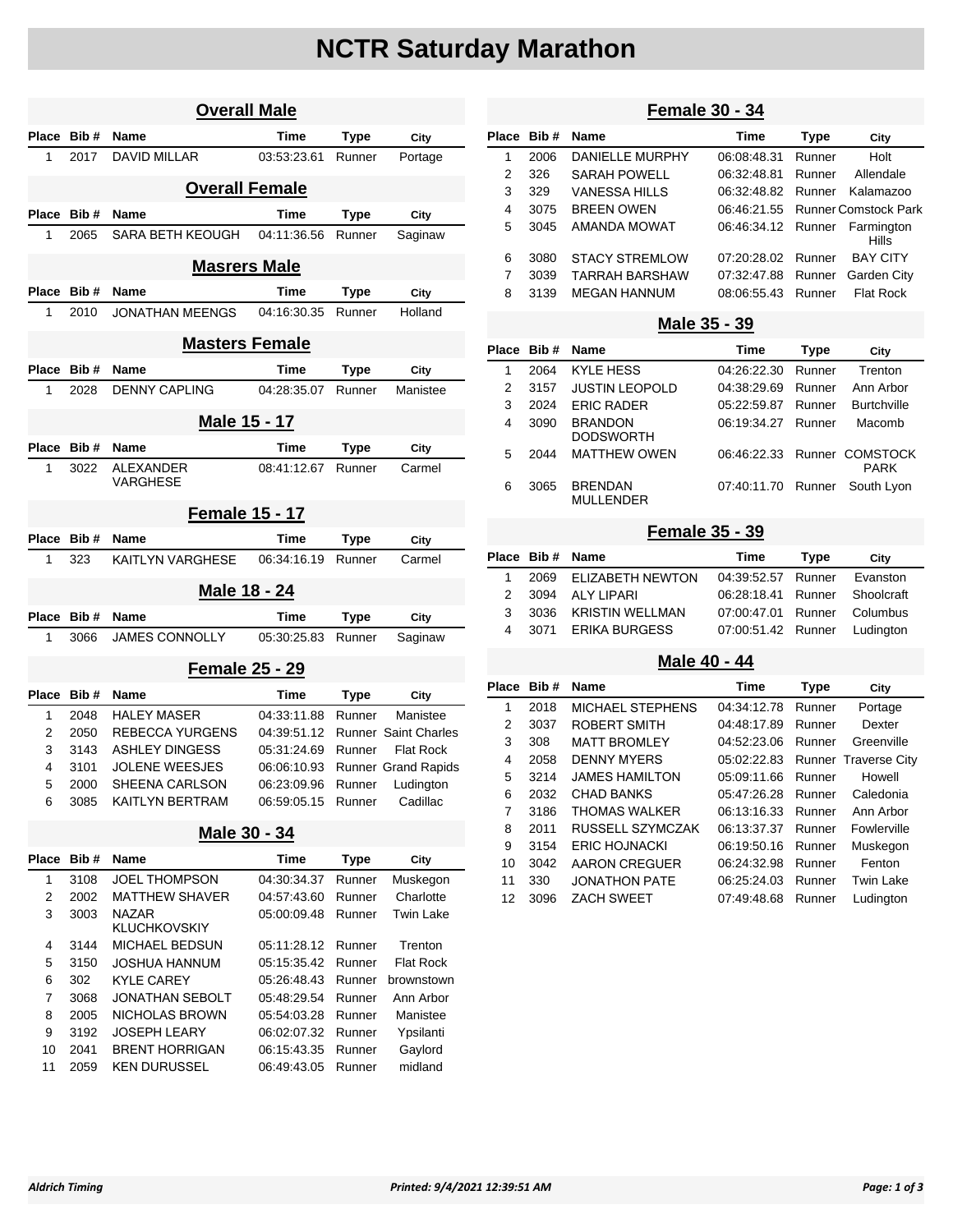# **NCTR Saturday Marathon**

# **Female 40 - 44**

| Place | Bib# | <b>Name</b>              | Time        | <b>Type</b> | City                       |
|-------|------|--------------------------|-------------|-------------|----------------------------|
| 1     | 2003 | <b>MANDY SULLIVAN</b>    | 04:36:48.64 | Runner      | <b>Elkins</b>              |
| 2     | 2051 | ANGELA KESSLER           | 04:51:30.15 | Runner      | <b>MONTAGUE</b>            |
| 3     | 3059 | <b>JENNIFER ROSS</b>     | 05:35:57.45 | Runner      | Haslett                    |
| 4     | 3047 | <b>MARLENE WENTA</b>     | 05:36:11.40 | Runner      | Spring Lake                |
| 5     | 3040 | <b>MARGARET SCANIO</b>   | 06:09:34.63 | Runner      | CANTON                     |
| 6     | 2056 | AMANDA WENDELL           | 06:15:38.04 | Runner      | Whitehall                  |
| 7     | 3184 | <b>KRISTEN NORRIS</b>    | 06:26:14.49 | Runner      | Naperville                 |
| 8     | 3073 | <b>KOREE MABIE</b>       | 06:36:25.90 |             | <b>Runner Grand Rapids</b> |
| 9     | 2020 | <b>HILARY OLSON</b>      | 06:52:53.84 | Runner      | <b>DeWitt</b>              |
| 10    | 3112 | ANGELA SERNA             | 07:00:51.49 | Runner      | Ludington                  |
| 11    | 3123 | <b>MELISSA</b>           | 07:19:15.40 | Runner      | Wixom                      |
|       |      | O€™CONNELL               |             |             |                            |
| 12    | 3038 | <b>REBECCA BALLINGER</b> | 07:29:28.19 | Runner      | Wixom                      |
| 13    | 319  | RACHEL ABRAMS            | 08:25:43.16 | Runner      | springboro                 |

**Male 45 - 49**

| Place          | Bib# | <b>Name</b>                         | Time        | Type   | City                |
|----------------|------|-------------------------------------|-------------|--------|---------------------|
| 1              | 3146 | <b>BRETT GRAHAM</b>                 | 04:16:56.18 | Runner | lake orion          |
| $\overline{2}$ | 3155 | TODD CONZEMIUS                      | 04:46:55.48 | Runner | Twin lake           |
| 3              | 2023 | PHIL EICHBAUER                      | 04:49:54.66 | Runner | St. Louis           |
| 4              | 3005 | <b>TOBY GEBBEN</b>                  | 05:00:48.40 |        | Runner Grand Rapids |
| 5              | 303  | <b>KEN HANNAH</b>                   | 05:36:49.49 |        | Runner West Chicago |
| 6              | 3069 | <b>JASON VERTREES</b>               | 05:38:12.34 | Runner | Northville          |
| 7              | 2009 | <b>ERIC VANDERKOOI</b>              | 05:41:05.77 | Runner | Holland             |
| 8              | 2082 | <b>KENNETH</b><br><b>VANSUMEREN</b> | 05:47:39.25 | Runner | Midland             |
| 9              | 3152 | <b>CHOWDAREDDY</b><br>NARAYANASWAMY | 06:04:29.07 | Runner | Troy                |
| 10             | 3061 | <b>MARK CHURCH</b>                  | 06:21:14.11 | Runner | roscommon           |
| 11             | 3008 | <b>JOE BALDES</b>                   | 06:47:17.20 | Runner | Fremont             |
| 12             | 3111 | <b>WILLIAM THENA</b>                | 06:53:22.04 | Runner | Kawkawlin           |
| 13             | 2052 | <b>JOHN KESSLER</b>                 | 07:07:11.44 | Runner | <b>MONTAGUE</b>     |
| 14             | 3215 | <b>MARK KOONTER</b>                 | 07:19:13.61 | Runner | Laingsburg          |
| 15             | 3035 | <b>JOSHUA BAKER</b>                 | 07:41:03.70 | Runner | <b>St Clair</b>     |
| 16             | 3074 | <b>JONATHAN GARDNER</b>             | 07:41:59.51 | Runner | Tipton              |
| 17             | 328  | <b>JOBY VARGHESE</b>                | 07:47:36.75 | Runner | Carmel              |

#### **Female 45 - 49**

|   | Place Bib# | <b>Name</b>                          | Time               | Type   | City                        |
|---|------------|--------------------------------------|--------------------|--------|-----------------------------|
| 1 | 3007       | SARAH SCHLAACK                       | 05:42:03.38        | Runner | Fremont                     |
| 2 | 306        | <b>SANDY SHIRKEY</b>                 | 06.24.37.63        | Runner | Bryan                       |
| 3 | 3113       | <b>STEPHANIE</b><br><b>RASMUSSEN</b> | 06:28:58.30        |        | <b>Runner Traverse City</b> |
| 4 | 3089       | <b>ONN MOCERI</b>                    | 06:42:27.53 Runner |        | Macomb                      |
| 5 | 3095       | <b>PAMELA FINK</b>                   | 07:36:16.14        | Runner | Manistee                    |
| 6 | 317        | <b>CHRISTINA</b><br>VARGHESE         | 08:41:13.80        | Runner | Carmel                      |

### **Male 50 - 54**

| Place | Bib# | <b>Name</b>             | Time        | <b>Type</b> | City               |
|-------|------|-------------------------|-------------|-------------|--------------------|
| 1     | 2046 | MIKE WEIS               | 04:59:29.32 | Runner      | Kalamazoo          |
| 2     | 3179 | <b>WILL NEAFSEY</b>     | 05:06:40.07 | Runner      | Northville         |
| 3     | 2066 | DAVID DUMAS             | 05:16:29.84 | Runner      | Manistee           |
| 4     | 3110 | <b>DAN TOMSHANY</b>     | 05:37:41.90 | Runner      | Grass lake         |
| 5     | 3060 | <b>ADAM NIEMUR</b>      | 05:47:14.86 |             | Runner Grand Haven |
| 6     | 318  | <b>STEPHEN KOWALSKI</b> | 06:43:59.73 | Runner      | Trenton            |
| 7     | 2030 | <b>JAMES BURKHARDT</b>  | 06:46:22.58 | Runner      | Zeeland            |
| 8     | 3064 | DAVID INBODY            | 07:00:07.61 | Runner      | Lowell             |
| 9     | 3054 | <b>CHARLES STROH</b>    | 07:10:04.48 | Runner      | Portage            |
| 10    | 3106 | <b>DAN STEVENS</b>      | 08:06:09.91 | Runner      | Ypsilanti          |

#### **Female 50 - 54**

|       | Place Bib # Name       | Time                           | Type | City                             |
|-------|------------------------|--------------------------------|------|----------------------------------|
|       | 1 3181 SHERI ARTERBURN | 06:34:35.25 Runner Spring Lake |      |                                  |
|       | 2 3093 KIM BASCH       |                                |      | 07:51:10.98 Runner Traverse City |
| 3 301 | SUZIE LUTHE            | 08:50:27.35 Runner Fort Wayne  |      |                                  |
|       | 4 316 KIM HARDING      | 12:01:05.49 Runner Fort Wayne  |      |                                  |

#### **Male 55 - 59**

|   | Place Bib# | <b>Name</b>           | Time               | <b>Type</b> | City                |
|---|------------|-----------------------|--------------------|-------------|---------------------|
| 1 | 3130       | DAVID DINGESS         | 05:29:21.49        | Runner      | <b>Flat Rock</b>    |
| 2 | 2081       | <b>PAUL SETTLES</b>   | 05:43:44.33        | Runner      | Kalamazoo           |
| 3 | 3164       | <b>RUSS CUTHRELL</b>  | 05:57:11.22 Runner |             | Shelby<br>Township  |
| 4 | 2055       | <b>MARK ROBILLARD</b> | 06:15:36.80        | Runner      | Muskegon            |
| 5 | 3092       | ALLEN WITTBRODT       | 06:17:50.17        | Runner      | Midland             |
| 6 | 320        | <b>SCOTT STRUCK</b>   | 06:28:19.34        | Runner      | <b>Battle Creek</b> |
| 7 | 3114       | <b>DAVID BUTLER</b>   | 06:37:46.89        | Runner      | Midland             |
| 8 | 3125       | <b>SCOTT LOCKHART</b> | 06:51:40.40        |             | Runner Temperance   |
| 9 | 304        | <b>JIM HUNT</b>       | 07:29:09.83        | Runner      | Maumee              |

### **Female 55 - 59**

|   | Place Bib # | <b>Name</b>             | Time        | Type   | City               |
|---|-------------|-------------------------|-------------|--------|--------------------|
| 1 | 309         | DARCY DEWEY             | 05:27:50.92 |        | Runner Grand Haven |
| 2 | 3162        | <b>KATHY ANDERSEN</b>   | 05:47:22.99 | Runner | Scottville         |
| 3 | 3118        | <b>HEATHER URBON</b>    | 06:13:54.04 | Runner | Ludington          |
| 4 | 2013        | <b>JEAN PETERSON</b>    | 06:25:07.67 | Runner | Ludington          |
| 5 | 3212        | TAMMY DINGFSS           | 06:35:55.28 | Runner | <b>Flat Rock</b>   |
| 6 | 325         | <b>MICHELE SCHIFTAR</b> | 06:46:42.91 | Runner | Plymouth           |
| 7 | 324         | LISA VEZZETTI           | 07:10:16.58 | Runner | Allen park         |
| 8 | 3129        | <b>LISA GRIFFIS</b>     | 07:33:01.93 | Runner | Lansing            |
| 9 | 3079        | <b>JACQUELINE BROWN</b> | 09:03:27.54 | Runner | Washington         |
|   |             |                         |             |        |                    |

#### **Male 60 - 64**

|   | Place Bib # Name |                       | Time                          | <b>Type</b> | City                            |
|---|------------------|-----------------------|-------------------------------|-------------|---------------------------------|
| 1 | 3208             | <b>ROGER VARGO</b>    |                               |             | 05:12:09.84 Runner Coopersville |
| 2 | 2038             | KIRK HESKITT          | 05:17:27.99 Runner DeWitt     |             |                                 |
| 3 | 3082             | <b>DEAN KING</b>      | 06:49:44.75 Runner Woodhaven  |             |                                 |
| 4 | 3014             | <b>FRANK POWERS</b>   | 07:09:34.65 Runner Glen Ellyn |             |                                 |
| 5 | 3163             | <b>FRED SCHULTZ</b>   | 07:21:31.82 Runner            |             | Novi                            |
| 6 | 3103             | <b>TODD SWANSON</b>   | 08:01:19.55 Runner Holland    |             |                                 |
| 7 | 3185             | <b>DAVID PFIESTER</b> | 09:31:25.98 Runner            |             | Ypsilanti                       |